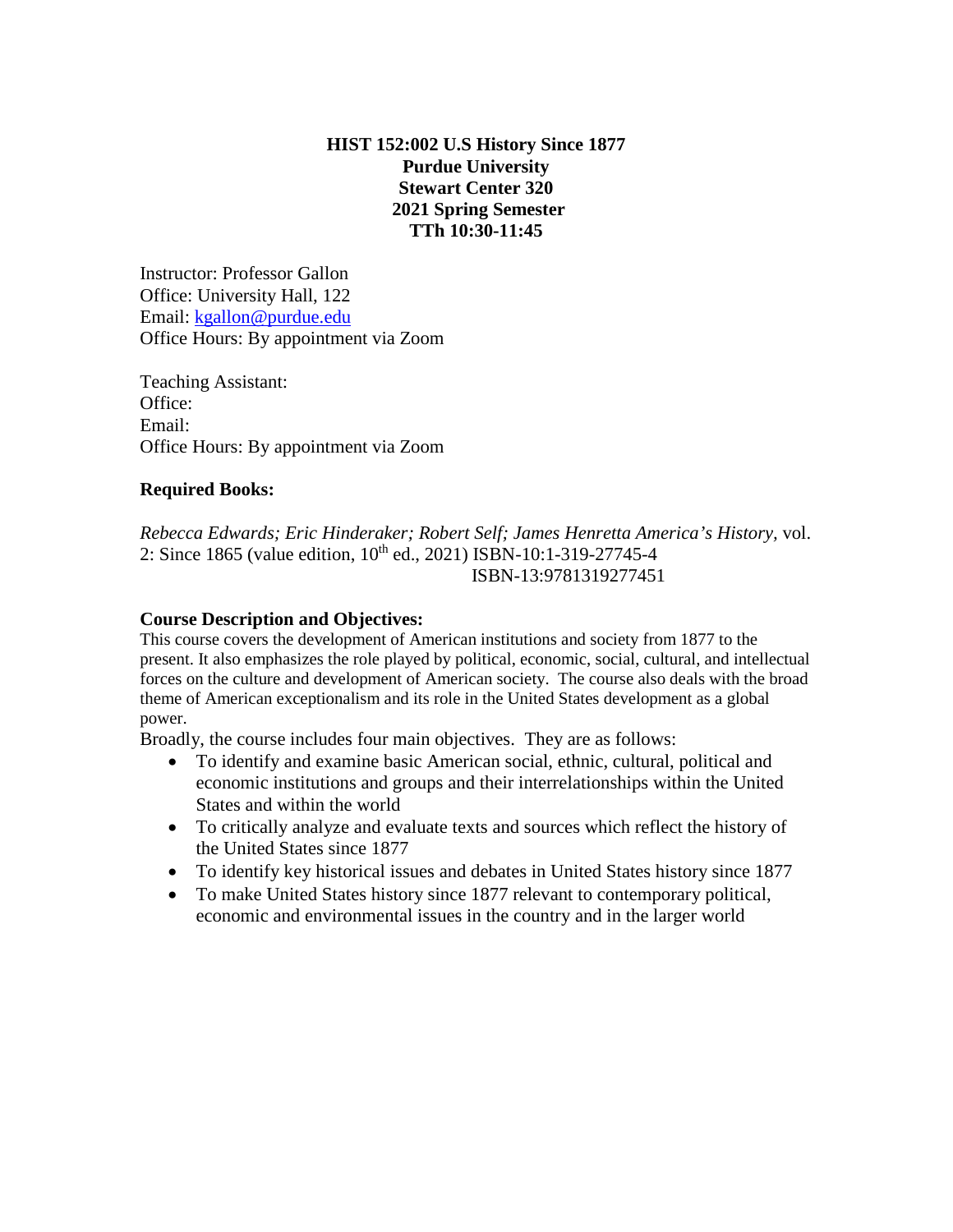#### **Class Schedule- \*This schedule is subject to change**

**Industrial America January 19 Tuesday: Reading:** *America's History*, chapter 16, pages 490-500

**January 21 Thursday: Reading:** *America's History*, chapter 16, pages 500-513

**Modern America January 26 Tuesday: Reading:** *America's History* chapter 17, pages 516-533

**January 28 Thursday: Reading:** *America's History* chapter 17, pages 533-543

**Reforming the City February 2 Tuesday: Reading:** *America's History*, chapter 18, pages 544-556

**February 4 Thursday: Reading:** *America's History*, chapter 18, pages 556-567

**Populist America February 9 Tuesday: Reading:** *America's History*, chapter 19, pages 568-583

**February 11 Thursday: Reading:** *America's History*, chapter 19, pages 583-597

#### **Global Ambitions and Domestic Turmoil, 1890-1945**

**An Emerging World Power February 16 Tuesday: Reading:** *America's History,* chapter 20, pages 602-614

**February 18 Thursday: Reading:** "*America's History*, chapter 20, 614-631

**The Twenties February 23 Tuesday: Reading:** *America's History,* chapter 21, pages, 632-641

**February 25 Thursday: Reading:** *America's History,* chapter 21, pages, 641-659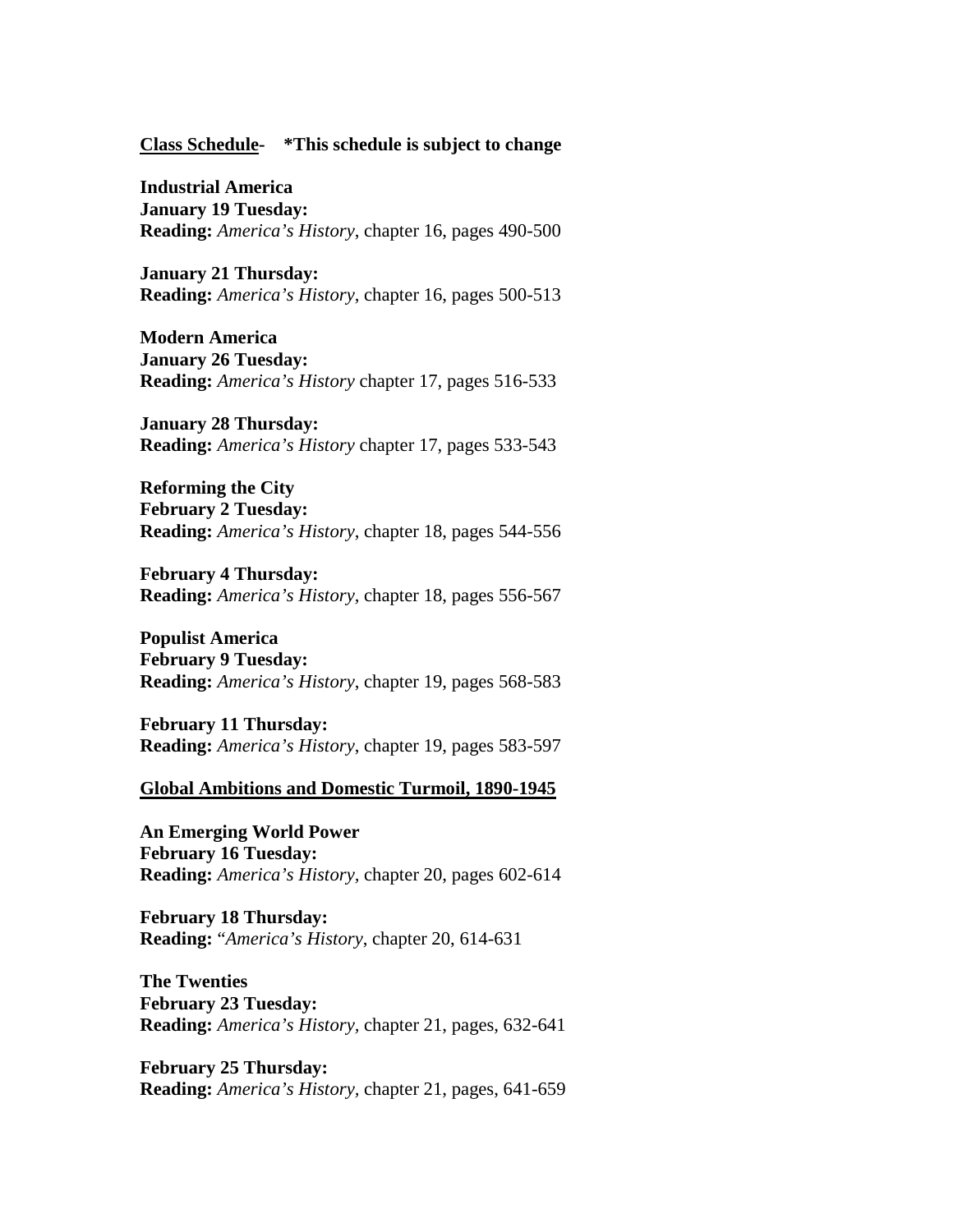**Dealing with the Great Depression March 2 Tuesday: Reading:** *America's History,* chapter 22, pages 660-672

**March 4 Thursday: Reading:** *America's History,* chapter 22, pages 673-691

**\*Midterm Exam**  Due Date: Friday, March 6<sup>th</sup> 11:59 PM

**World War II March 9 Tuesday Reading:** *America's History*, chapter 23, pages 692-706

**March 11 Thursday (Reading Day) Reading:** *America's History*, chapter 23, pages 706-723

**UNIT 3: The Modern State & Age of Liberalism (1945-1980)**

**The Cold War March 16 Tuesday Reading:** *America's History*, chapter 24 pages 724-740

**March 18 Thursday (Reading Day) Reading:** *America's History*, chapter 24 pages 741-759

**The Rise of a New Middle Class March 23, Tuesday Reading:** *America's History*, chapter 25, pages 760-773

**March 25, Thursday Reading:** *America's History*, chapter 25, pages 773-789

**The Struggle for Civil Rights in the Post-War Era March 30 Tuesday Reading:** *America's History*, chapter 26, pages 790-803

**April 1 Thursday Reading:** *America's History*, chapter 26, pages 804-823

**Liberalism in Flux & The Rise of the New Right April 6 Tuesday Reading**: *America's History* chapter 27*,* pages 824-841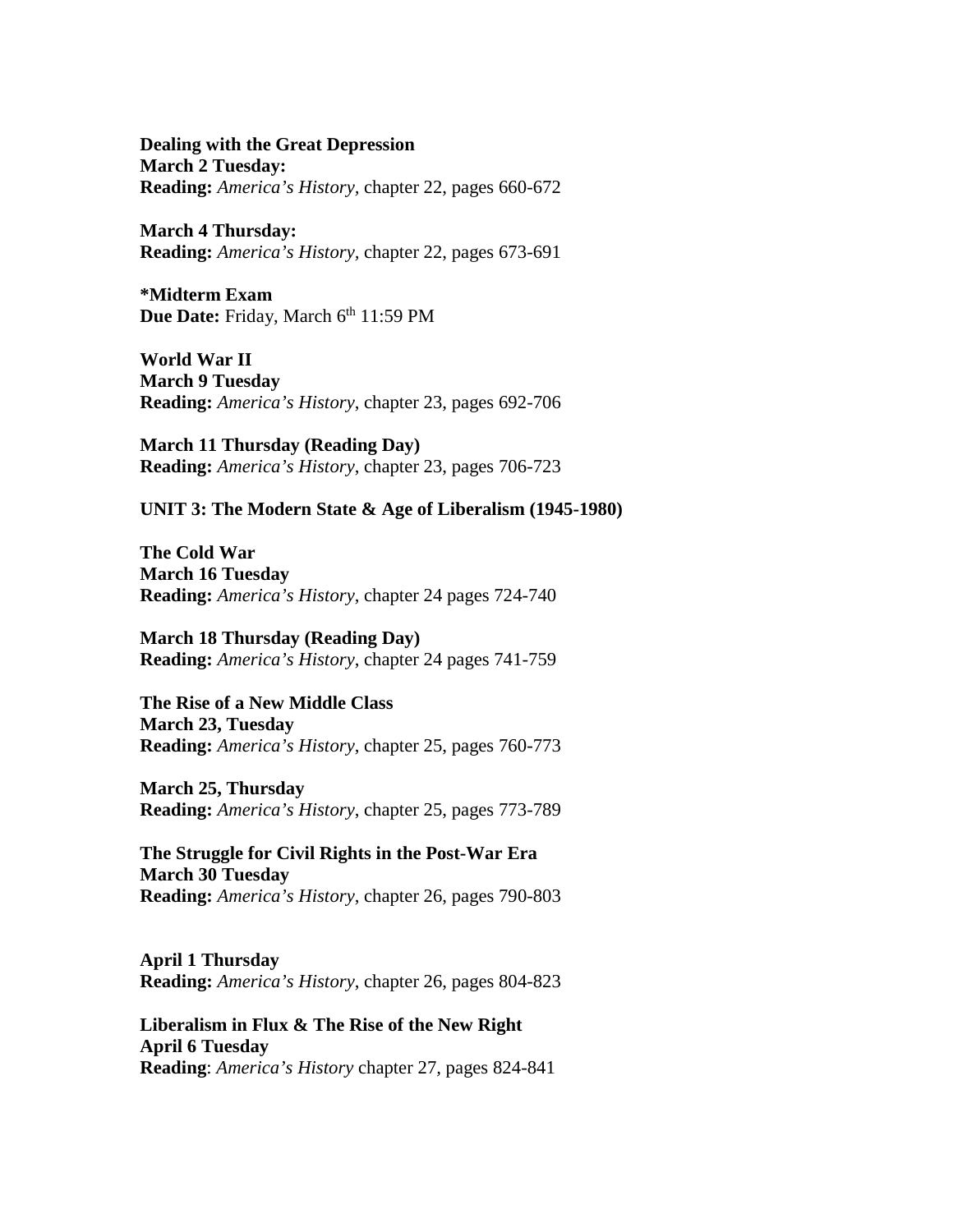**April 8 Thursday Reading**: *America's History* chapter 27*,* pages 841-857

**The Search for Order April 13 Tuesday (Reading Day) Reading:** *America's History,* chapter 28, pages 858-868

**April 15 Thursday Reading:** *America's History,* chapter 28, pages 868-887

#### **UNIT 4: Globalization and the End of the American Century (1980 to the Present)**

**Conservative America April 20 Tuesday Reading:** *America's History,* chapter 29, pages 892-909

**April 22 Thursday Reading:** *America's History,* chapter 29, pages 910-919

**National and Global Dilemmas April 27 Tuesday Reading:** *America's History,* chapter 30, pages 920-940

**April 29 Thursday Reading:** *America's History,* chapter 30, pages 940-956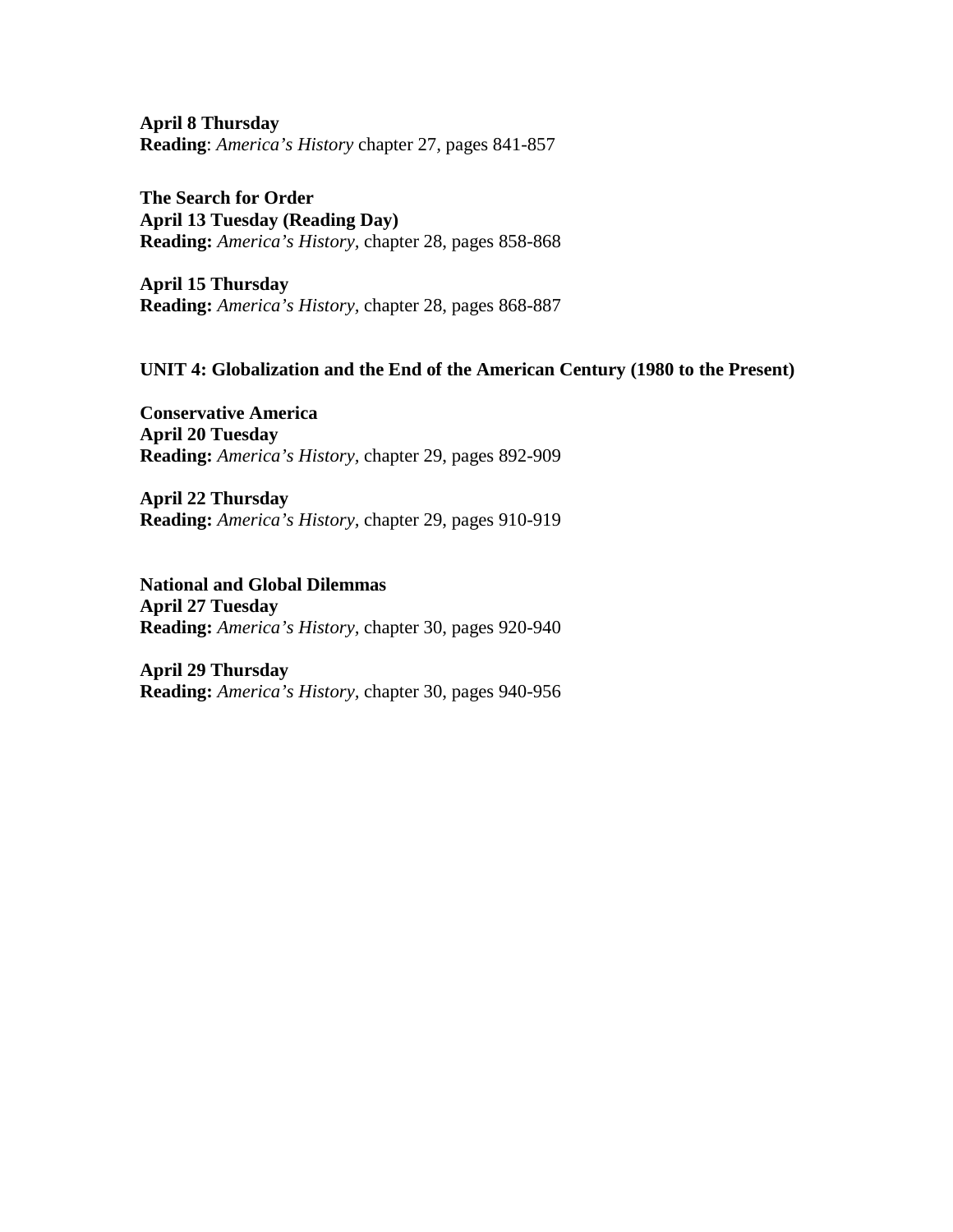# **\*The Course's Essential Questions**

| America's role in the world | Determine how the United States' foreign policy<br>changed and/or remained consistent from the Spanish-<br>American War through events in the late 20th and early<br>21st centuries such as the Cold War, Vietnam War, and<br>U.S. involvement in the Middle East. How did the U.S.<br>confront the challenges it faced around the globe? Are<br>there core tenets (or beliefs) that have guided American<br>foreign policy? If so, what are they? If not, how do<br>foreign policy conflicts differ from each other?                                                                                                                                                                     |
|-----------------------------|-------------------------------------------------------------------------------------------------------------------------------------------------------------------------------------------------------------------------------------------------------------------------------------------------------------------------------------------------------------------------------------------------------------------------------------------------------------------------------------------------------------------------------------------------------------------------------------------------------------------------------------------------------------------------------------------|
| Economics and labor         | Evaluate the ways the American economy has changed<br>over the past 150 years. How did "big business" alter the<br>landscape of U.S. industry? Why did Progressive Era and<br>New Deal reformers pass the reforms they did? Have<br>Americans found a way to balance economic growth and<br>workers' right?                                                                                                                                                                                                                                                                                                                                                                               |
| Women and gender            | Analyze the political and economic fight for women's<br>equality. To what extent has the role and status of<br>women changed over the past 150 years? What have<br>been landmark victories for women's rights? Why have<br>various political factions opposed women's and feminist<br>groups? Is there work left to be done?                                                                                                                                                                                                                                                                                                                                                              |
| Comparative civil rights    | The continued fight for equality has, in many ways,<br>defined the American experience. Compare and contrast<br>the struggle for civil rights that two of the following<br>segments of the population experienced: 1) African<br>Americans; 2) women; 3) Mexican Americans; 4) Asian<br>Americans; and/or 5) LGBTQ individuals. Are there<br>commonalities that you see in the political rhetoric and<br>tactics of these two groups? How would you describe the<br>unique challenges these segments of the population<br>faced? What are the arguments, agendas, challenges, etc.<br>that have made coalitions difficult to form, both within<br>and between different rights movements? |

**Assignments Weight**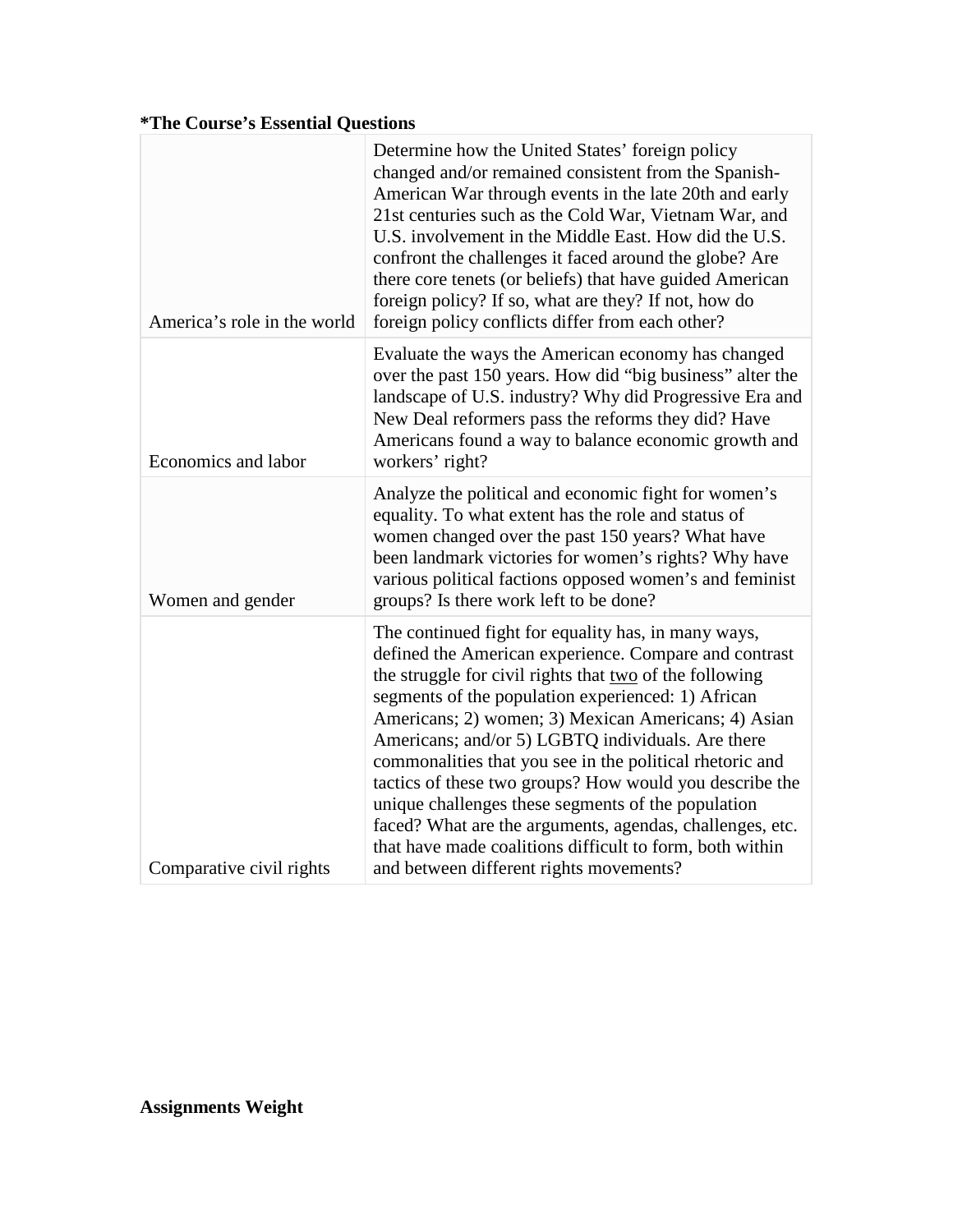#### 1. Final Exam  $=$  40%

# 2. Midterm Exam =35%

#### 3. Quizzes  $= 25\%$

 You will be given weekly chapter quizzes questions drawn from your major textbook.

## **Grading**

 $A+98-100%$ A 93-97 A- 90-92 B+ 88-89 B 83-87 B- 80-82  $C+ 78-79$ C 73-77 C- 70-72  $D+ 68-69$ D 63-67 D- 60-62  $F(0-59)$ 

# Attendance Policy

Attendance in this course is extremely important for students to get a sense of an interpretive narrative provided by the professor as well as the learning team assignments. **We will take attendance every day. More than three unexcused absences will result in a 1/3 reduction of your final grade for every day that exceeds three.**

#### Academic Dishonesty

Exams in this course are in an essay and short answer format and will be administered in class. Your work on the exams must be your own. Cheating, copying other students' work, or bringing in essays written by others into the classroom will result in failure. Students are responsible for reading and understanding the University policy on cheating and plagiarism

*Purdue prohibits "dishonesty in connection with any University activity. Cheating, plagiarism, or knowingly furnishing false information to the University are examples of dishonesty." [Part 5, Section III-B-2-a, [University Regulations\]](http://www.purdue.edu/univregs/) Furthermore, the University Senate has stipulated that "the commitment of acts of cheating, lying, and deceit in any of their diverse forms (such as the use of substitutes for taking examinations, the use of illegal cribs, plagiarism, and copying during examinations) is dishonest and must not be tolerated. Moreover, knowingly to aid and abet, directly or*